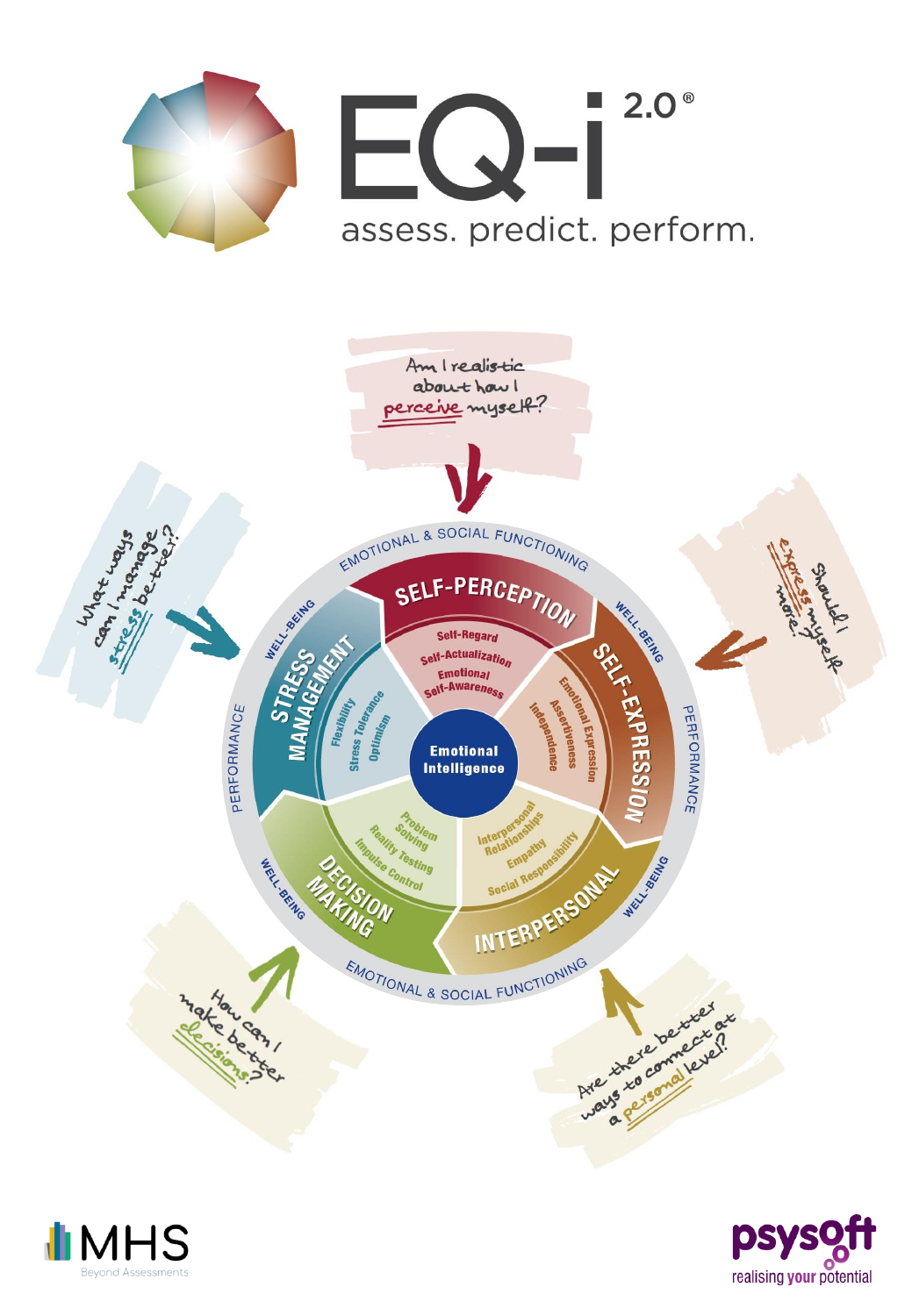#### **WHAT IS EMOTIONAL INTELLIGENCE?**



Emotional intelligence (EI) is a set of emotional and social skills that influence the way we perceive and express ourselves, develop and maintain social relationships, cope with challenges, and use emotional information in an effective and meaningful way.



Emotional intelligence is proven to be a key indicator of performance and development potential. People higher in EI communicate effectively, form strong relationships, and create powerful coping strategies. EI is also not a static factor it can be substantially strengthened and developed.

# RETURN ON INVESTMENT (ROI)





The EQ-i 2.0 subscales are strongly related to leadership competencies which correlate with productivity, decreased employee turnover, and increased efficiency.

Multiple studies conducted by MHS have also shown that EQ-i 2.0 scores account for almost half of the variance between high and low performers in the workplace.

## THE EQ-i 2.0° MODEL

The EQ-i 2.0 measures 5 distinct areas of emotional intelligence which are further separated into 15 subscales.

This assessment also measures an individual's level of happiness and can be used in both recruitment and development.





## **RELIABILITY & VALIDITY**

Overall, the EQ-i 2.0 exhibits strong reliability, so you can always count on the consistency of the tool.

There is also extensive evidence supporting the validity of the EQ-i 2.0 as a measure of emotional intelligence and as a predictor of important outcomes, such as job performance.